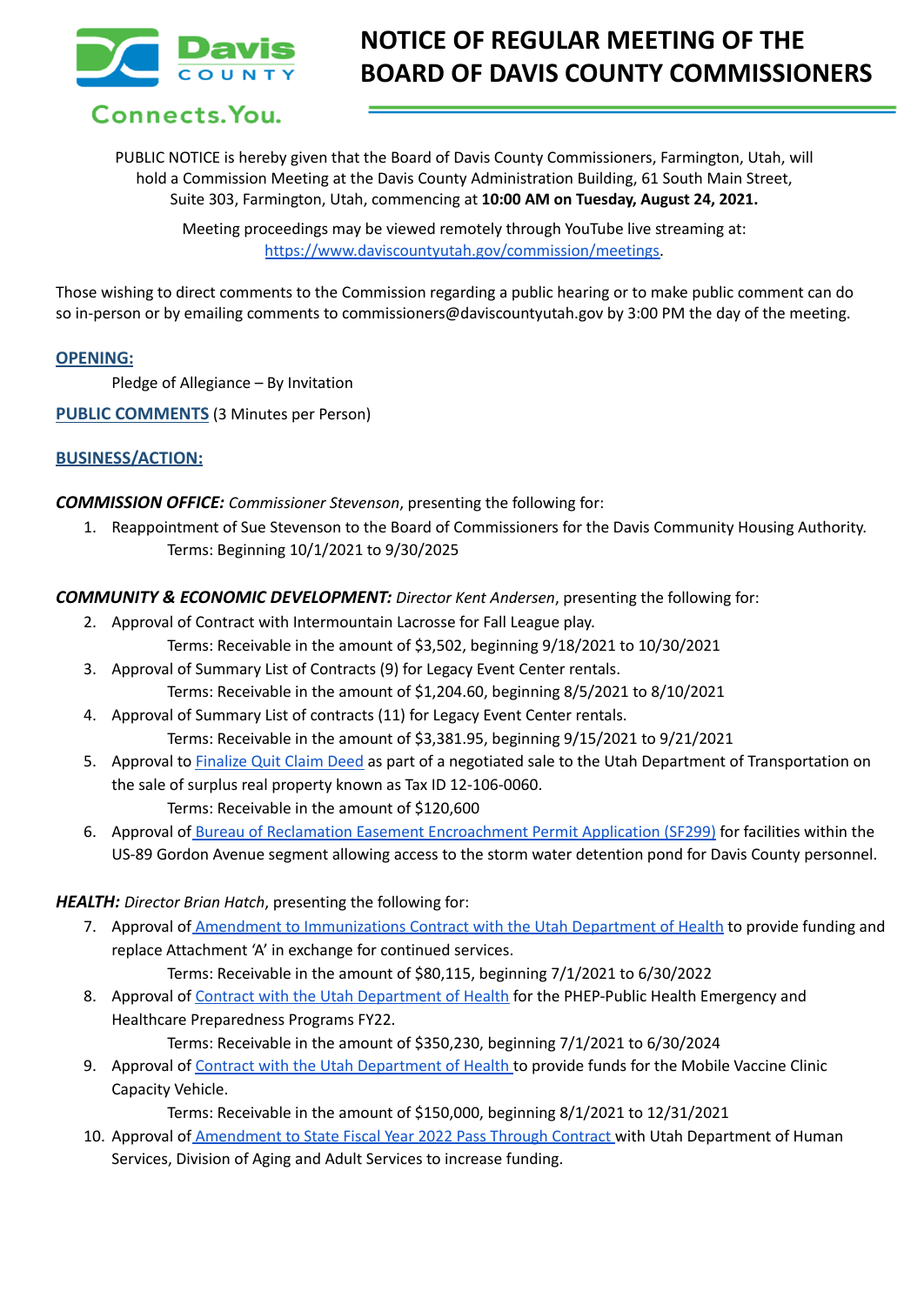Terms: Receivable in the amount of \$393,809 (increase), beginning 7/1/2021 to 6/30/2022

#### *PUBLIC WORKS: Director Adam Wright*, presenting the following for:

- 11. Approval of Contract with Staker Parson [Companies](https://drive.google.com/file/d/10MyiTDee1C4IBnZrGv3FH02FybQL_kve/view?usp=sharing) including General Conditions, Performance and Payment Bonds, and Notice to Proceed for the Ewe Turn Street Rebuild Project in Mutton Hollow Township.
- Terms: Payable in the amount of \$600,905, beginning 8/24/2021 to 11/30/2021 12. Approval of Agreement with Whitaker [Construction](https://drive.google.com/file/d/1hYDvdIUJmjbi8GzNXWMtIOmNeSe1j0bn/view?usp=sharing) for temporary access to Antelope Island Causeway. Terms: Beginning 8/24/2021 to 8/24/2024

*SHERIFF'S OFFICE: Chief Deputy Susan Poulsen*, presenting the following for:

13. Approval of Tow Rotation Agreements for the following carriers:

| Crazy Towing LLC                    | DeWaal & Sons Towing Inc |
|-------------------------------------|--------------------------|
| D.L. Towing LLC                     | Fast Eddy's Towing LLC   |
| Fast Fox Towing LLC                 | G and T Towing Inc.      |
| Hendrickson's Towing & Recovery LLC | Hudson Towing LLC        |
| JP's Towing Inc                     | Keystone Towing Inc      |
|                                     |                          |

Terms:Beginning 7/1/2021 to 6/30/2022

14. Approval of Tow Rotation Agreements for the following carriers:

| KL Towing, LLC                          | Lady's Towing LLC             |
|-----------------------------------------|-------------------------------|
| Landon's Diesel Service Inc             | Larry's Towing & Recovery LLC |
| Lincoln Environmental Towing Honeyville | Lost Recovery Inc.            |
| <b>Multicar Towing LLC</b>              | Ogden Auto Towing, Inc.       |
| Premier Service Towing LLC              | <b>QR Towing LLC</b>          |
| Roadrunner Towing Inc                   |                               |

Terms: Beginning 7/1/2021 to 6/30/2022

15. Approval of Tow Rotation Agreements for the following carriers:

| Simple Tow LLC            | Skyhook Towing L.L.C.          |
|---------------------------|--------------------------------|
| Stauffer's Towing L.L.C.  | Summit Towing and Recovery LLC |
| Sunset Auto Body LLC      | Tango Auto and Towing LLC      |
| <b>Thunder Towing LLC</b> | The Towing LLC                 |
| The Tow Doctor LLC        | Ty's Towing & Garage, Inc      |
| Zac's Towing LLC          |                                |

Terms: Beginning 7/1/2021 to 6/30/2022

#### *TREASURER'S OFFICE: Treasurer Mark Altom*, presenting the following for:

- 16. Approval of Notice of Agreement [Termination](https://drive.google.com/file/d/1uTf2ySlj3Qtedaa1fXoNEAKVVk59UnJP/view?usp=sharing) with Secure Instant Payments (SIP) Terms: Beginning 8/24/2021 to 9/30/2021
- 17. Approval of [Contract](https://drive.google.com/file/d/1cwyokSZo3xPCj_wSUzxDGIzbmH-G4neH/view?usp=sharing) with The Data Center for printer service to print and mail property tax prepayment coupon booklets to taxpayers who participate in prepaying property taxes.

Terms: Payable in the amount of \$1,800 for printing, and \$875 (estimated) for postage, beginning 8/24/2021 to 12/31/2025